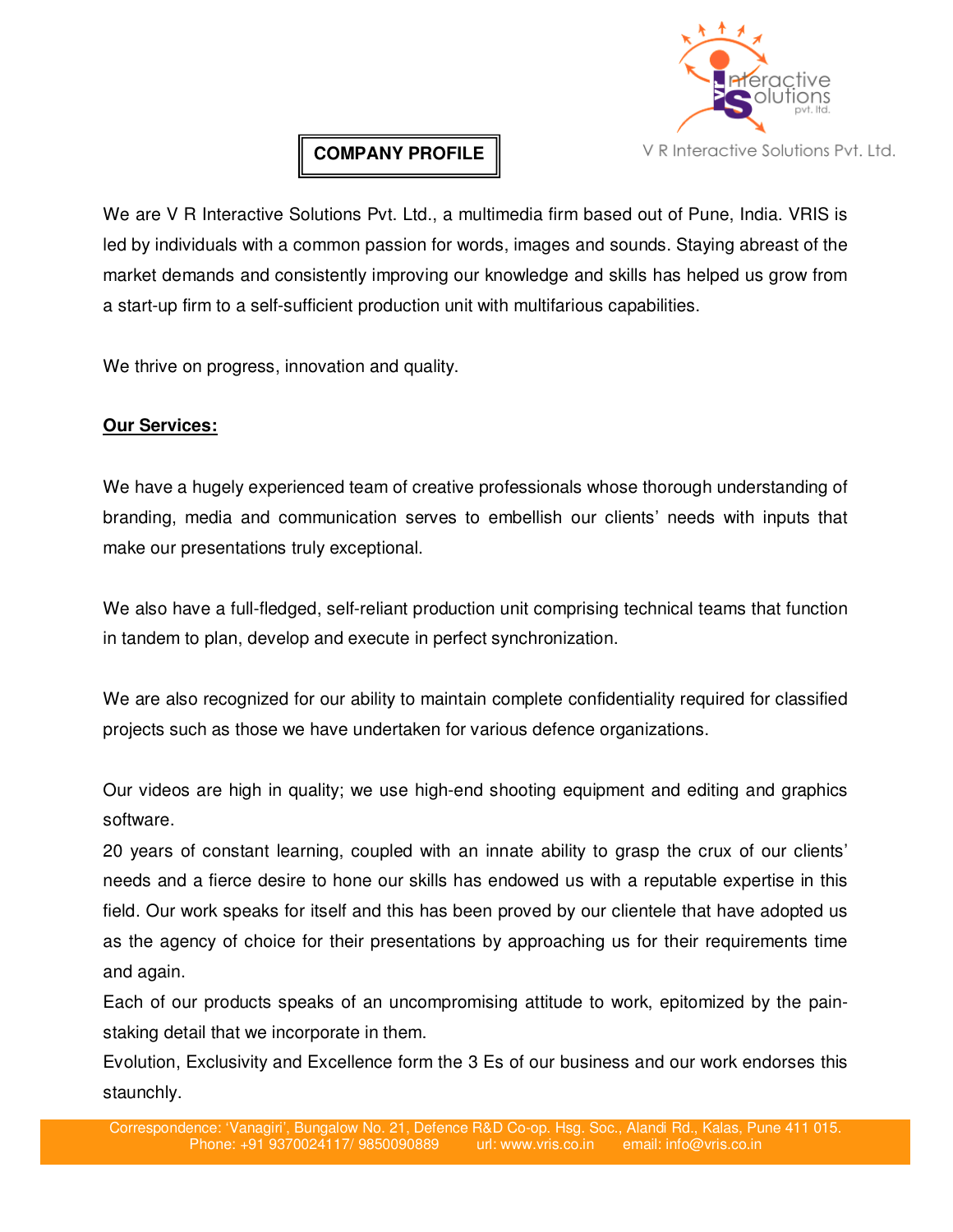

We have to our credit …….

- Promotional Films
- Event Showcases
- 3D animation films
- Achievement films
- Interactive CBTs including product manuals
- **Walkthroughs**
- NGO awareness films
- Corporate HR films
- Process animations
- Product demos
- Training videos
- Product showcase films
- Video Mapping
- Infographics

### **Our core expertise:**

- 1. Films
- 2. Animation
- 3. Interactive CD-ROMS
- 4. Content writing and video mapping
- 5. Infographics
- 6. 360 degree Photography / Videography

### **Our accomplishments:**

The opportunity to work with various defence establishments is what propelled our phenomenal growth. We then followed this up with an assortment of films for various sectors including corporates, social service organizations, engineering companies and architectural firms. Some noteworthy among them are:

A series of instructional films, both linear and interactive presentations, for SASE, Snow and Avalanche Study Establishment, a Government of India organization.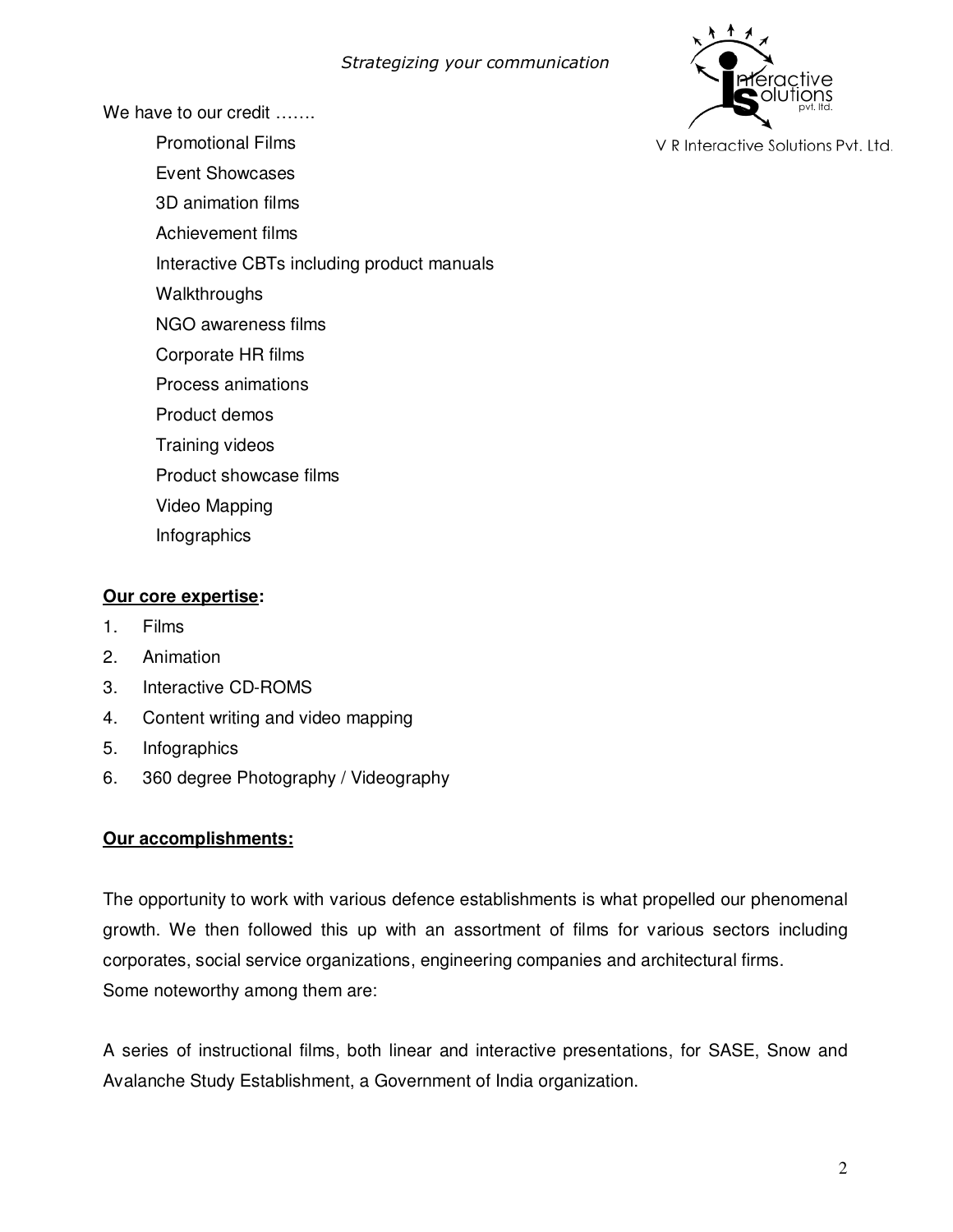

V R Interactive Solutions Pvt. Ltd.

A number of promotional and recruitment-oriented films for WNS, a leading BPO with centers all around the world.

Technical design simulation involving 3D product and process animations for various clients such as Newage-AvK SEG, Jain Irrigation, Kirloskar Brothers Ltd., Lotus (UK), ARAI and so on.

We have achieved several firsts.

- **The first disaster management CD in India for SASE, outlining the devastating effects of avalanches and the means to combat them.**
- **The first Interactive CD-Rom in India for NCAOR (National Center for Antarctic and Ocean Research) showcasing Indian expeditions to Antarctica.**
- **"Summit-X", the first educational-cum-entertainment 3D simulation game for soldiers, assisting them in negotiating difficult terrain, developed for SASE.**

# **Testimonials:**

"The animation product is very good and has received good feedback I would recommend any further animation projects to be also done by them"

Dave Cann, Drawing Office and Global Engineering Systems Manager, Newage-AvK SEG, Lincolnshire, England.

"They have a thorough understanding and expertise of the media they work for" Maj Gen SS Sharma, Retd Director, Snow and Avalanche Study Establishment, Government of India, Manali, India.

"The CDs produced by them have been very useful and are popular among the scientific and public"

Dr P C Pandey, Retd Director, National Centre for Antarctic and Ocean Research, Department of Ocean development, Government of India, Goa, India.